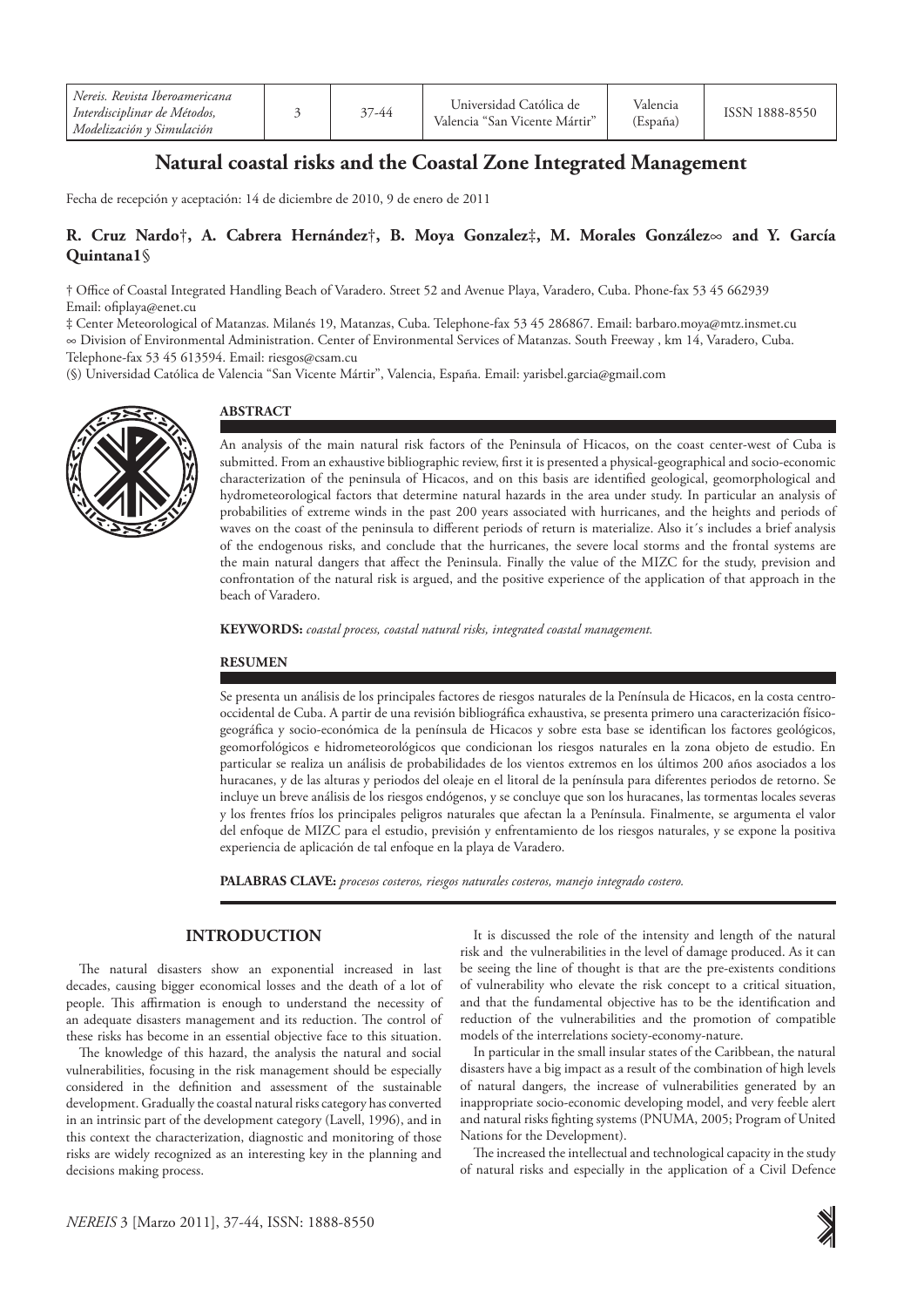system that has advanced from the initial efforts, more directed to notify the dangers, until the current improvement of a uniform group of measures related with all the stages of the disasters reduction cycle the prevention, the preparative, the answer and the recovery. In this article the physical- geographic and socio- economic characteristic of the coastal zone are analyzed, identifying geological-geomorphologic and hidro- meteorology factors in the coastal natural risks, and finally illustrate the inclusion of risk management in the Coastal Integrated Management potentiating the study, forecast and confrontation of the natural risks.

# **MATERIALS AND METHODS**

For the analysis of the geological-geomorphologic and hydrometeorological characteristics of the area, it was collected and processed information for approximately 40 years based on a large number of research reports with a local and general character, as well as the review of numerous articles, books, and other documents.

This cabinet work was complemented with the fieldwork that the authors have been developing over the past 12 -15 years, with the interpretation of cartographic materials, aerial and cosmic pictures of various scales and years, besides participate in interviews and exchanges of knowledge with several prominent scientists, specialists and personalities of the territory.

The analysis of hazards by hurricanes and strong winds is developed by statistical process. First this discrete variable responds to Poisson distribution and for the second case Fréchet distribution is applied.

The Poisson distribution is used to model the number of events occurring within a given time interval. The formula for the Poisson probability mass function is

$$
p(x,\lambda)=\frac{e^{-\lambda}\lambda^x}{x!}\qquad\text{for }x=0,1,2,\cdots
$$

 $\lambda$  is the shape parameter which indicates the average number of events in the given time interval.

Figure 1 show following the plot of the Poisson probability density function for four values of  $\lambda$ 



Fig. 1. Poisson probability density function.

For the analysis of maxim winds Frechet Distribution, was applied. A function  $f$  is Fréchet differentiable at  $(a)$  if

$$
\lim_{x \to a} \frac{f(x) - f(a)}{x - a}
$$

exists. This is equivalent to the statement that  $(\phi)$  has a removable

discontinuity at  $\mathbf{a}$ , where

$$
\phi(x) \equiv \frac{f(x) - f(a)}{x - a}.
$$
\n  
\n**EXECUTE** (MAXIMUM  
\nDISTRIBUTION  
\nMATHWAVE, 2009)

Parameters

$$
\alpha_{\text{continuous shape parameter}} (\alpha > 0)
$$
  

$$
\beta_{\text{-continuous scale parameter}} (\beta > 0)
$$
  
-\ncontinuous location parameter ( $\gamma \equiv 0$  yields the two-parameter Frechet distribution)

Domain

$$
\gamma < x < +\infty
$$

and it is defined as:

Probability Density Function

$$
f(x) = \frac{\alpha}{\beta} \left(\frac{\beta}{x}\right)^{\alpha+1} \exp\left(-\left(\frac{\beta}{x}\right)^{\alpha}\right)
$$

Cumulative Distribution Function

$$
F(x) = \exp\left(-\left(\frac{\beta}{x}\right)^{\alpha}\right)
$$

Finally the evaluative documents in the integrated coastal management program of Varadero were studied, which has been implemented in the last 9 years, and accordingly sets out the benefits of applying this approach to studying and confronting the coastal natural hazards, and the challenges that are still ahead.

The assessment process of the management program of sand was distinguished by crossed utilization of three instruments: surveys to specialists, surveys to the population, and depth interviews with experts. This was supplemented by documentary analysis. All this methodology sequence, utilized in the development of our work is faithfully reflected in the structure of the article, its first part is referring to the physical and socioeconomic characterization, and on this basement, identify the principal coastal natural hazards that affect potentially these zones, and close with an argument for integrated coastal management approach in relation to the study and confrontation of coastal natural hazards.

#### **General features of the coastal zone**

The neo-tectonic activity, that has generated the forms of structures, is cause of the relief as much in the marine part as in the emerged areas. The region is constituted by a mosaic of blocks limited by tectonic flaws (Goatherd ET to, 2001).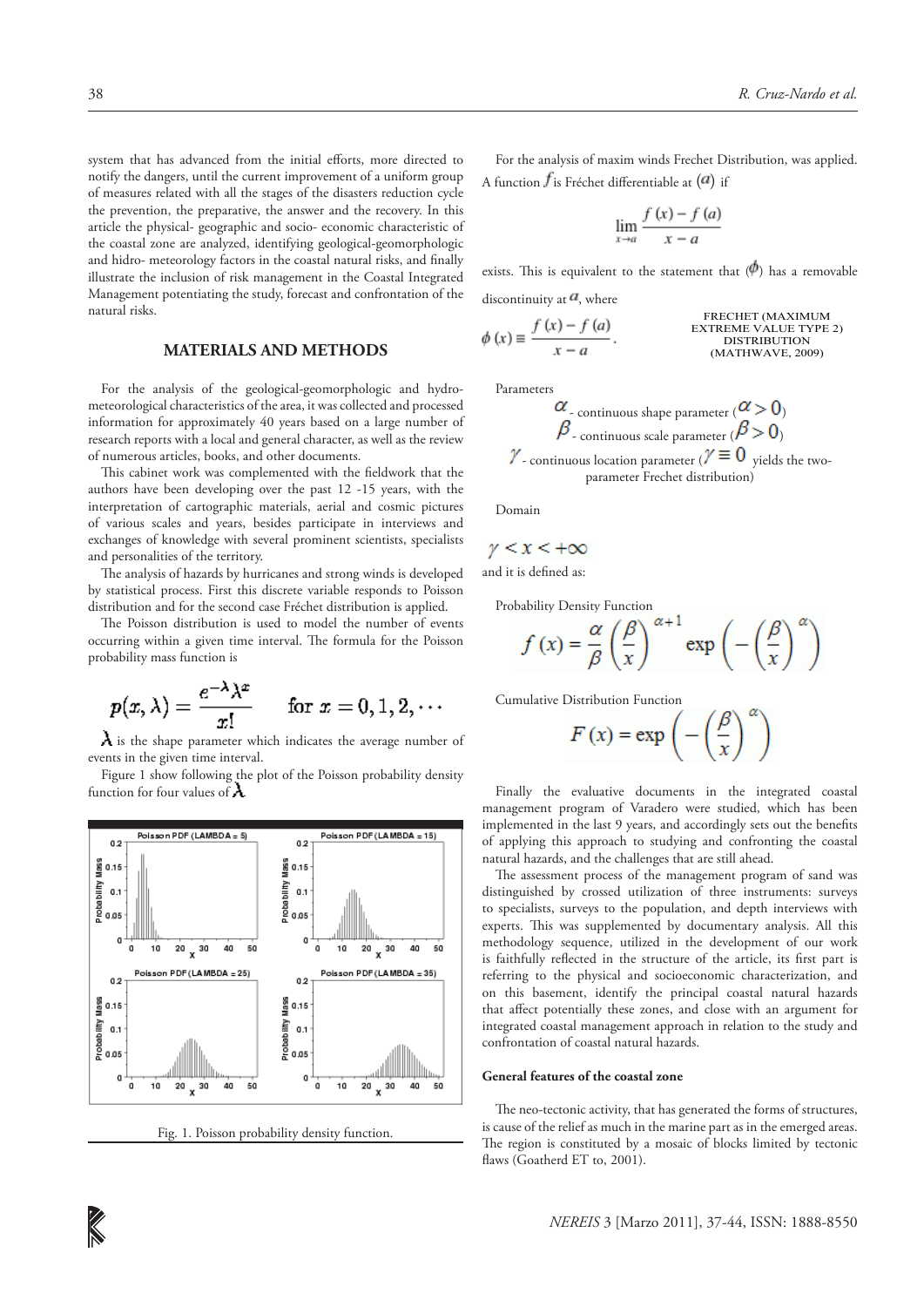Young plains, Recent and later Pleistocen, developed on a very extended sandy substrate, and over sandy and sandstone, where the fossil dunes are distinguished, are predominate, although also appear other forms of relief associated to the sea-land exchange processes Cabrera et al (2004). The prevalence of young and low plains in the coastal areas is characteristic of high risk for these areas.

#### **Main natural risks and vulnerabilities in the coastal zone**

The coastal zone, and therefore, is exposed irremediably to the hazard of flood by marine penetrations but also by the intense rain. Penetrations of the sea they can occur so much in the winter as in summer, always associated to meteorological extremes, with strong cold fronts and subtropical Lows in the winter and the tropical low, disturb, depression, tropical storms and hurricanes between June and November. Other hydro meteorological extremes is the Severe Local Storm mainly from may to June, but also sometimes associated with the subtropical and tropical storms. (Alfonso, A y Florido, A, 1992). The most dangerous hazard in the tropical zone is the hurricanes, mainly when they have a trajectory along to the coasts. (Moya, et al. 2006)

The coastal zone is located W of the meridian 80°, considered the region of more frequency of occurrence of tropical hurricanes, tropical depressions and events migratory subtropical. They are the main generators of strong winds, intense rains and flooding low lying coasts.

On the other hand, the processes of coastal erosion have great relevance for the sand beach. The studies carried out during a long time, using topographical profiles and remote methods show that the beaches it is outstanding to execute a good program.Other important process, although slower and mostly concentrated in the winter station, it is the transfer of the grains of sand for the action of the wind, when this overcomes speeds bigger than 5 m/s. The balance of sediments produced by the interaction with the eolic effect is evidently significant, and it is object of specialized researches currently.

For all the above-mentioned it is evident that the most dangerous hydro-meteorological hazard that potentially can affect the tropical coastal zone is the presence of tropical storms and hurricanes, those can that produce significant impacts, in dependence of the speed of their winds, the precipitations and the elevation sea level over elevation (Juanes, J.L, 1996). Cuba is a typical example of very affected island for phenomena hidrometeorológical.

In Atlantic basin, Caribbean Sea and Gulf of Mexico, the multiannual variability shows periods of high and low activity with special period with moderate activity between 1825 and 1852. For instance in Varadero, located in Caribbean sea, (Fig. 2), being the June to November the riskiest period with the biggest frequencies in September and October (Table 1).( Moya, B.V. 2007).

In a 2009 years period, 32 hurricanes were reported, for an average of 0.15 hurricanes per year in Varadero, almost 1 hurricane every 6 years. During this period Hicacos was affected by 1 hurricane in 28 years and for 2 hurricanes in year in 2 occasions. (1933 and 2008). The period of more inactivity was between the 1953 and 1984 where they didn't register events, while in 3 occasions the affectation for hurricanes was in successive years. (1831 and 1832, 1875 and 1876 and 1894 and 1895). (Moya B. 2003).

The statistical analysis infers that the years with affectation for 1 hurricane have a period of return 5.9 years, while the years with 2 hurricanes they appear every 103 years (Table 2 and Fig. 3). Analyzing the hurricanes in last 200 year it was observed that at least 4 hurricanes reached great intensity in the area: in 1844, 1846, 1926 and 1933. The most probable hurricanes tracks in Matanzas, in general and near Varadero, in particular, shows in the follow figure. (Fig. 4)

Table 1. Hurricanes per month in Varadero and month's relative frequency. Period 1800-2008.

| Months     | lune | lulv | August                                  | Sept | Oct | Nov   |
|------------|------|------|-----------------------------------------|------|-----|-------|
| Hurricanes |      |      |                                         | 10   |     |       |
| Frequence  |      |      | $0.005$ $0.005$ $0.019$ $0.044$ $0.067$ |      |     | 0.010 |



Fig. 2. Periods of high and low activity of hurricanes in the beach of Varadero, from 1800 up to 2008.



Fig 3. Years without, with one and with two hurricanes. Period 1800-2008.

Table 2. Hurricanes observed, expected and period of return in Varadero.

|          | Observed (hurricanes) | $\%$     | Expected (hurricanes) | $\frac{0}{0}$ | Observed-Expected | Period Return (years) |
|----------|-----------------------|----------|-----------------------|---------------|-------------------|-----------------------|
| Year=0   | 79                    | 85,64593 | 179,3294              | 85,80353      | $-0.329376$       |                       |
| Year=1   | 28                    | 13.39713 | 27,4571               | 13,13738      | 0.542871          | 5.9                   |
| $Year=2$ |                       | 0.95694  | 2,2135                | 1,05909       | $-0,213495$       | 103                   |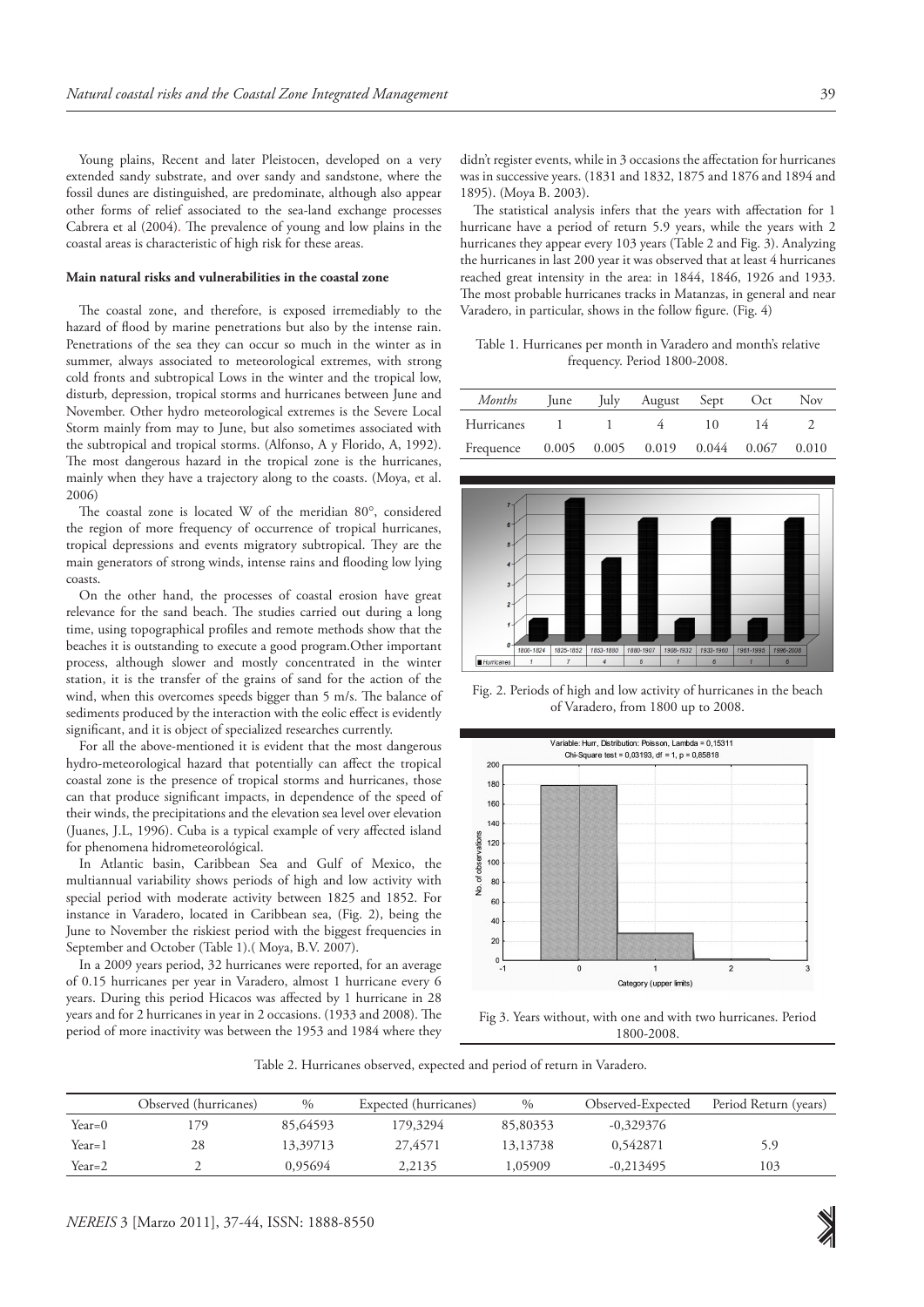



Fig. 4. Most frequent hurricane track in Matanzas and Varadero.

Fig 5. Estimated Values of the maximum winds. Period 1909-2005. (Lower limit) (Pérez R, et al. 2007).

The theoretical analysis of the maximum annual winds, developed by R. Vega in 1993 and Pérez R in 2007, expects an extreme value between 60 and 70 m/s in a 100 year period. However, in the meteorological series of Casablanca in the City of Havana (representative for the peninsula of Hicacos), there are two values upper the suggested by the theoretical distribution in the 80 year.

They are related with two hurricanes: one measured of 72.8 m/s and other estimated, from the minimum observed pressure and the damages produced damages, of 80 m/s in 1926. The study on hurricanes, estimated that a hurricane of maximum intensity with superior winds to 80 m/s can affect the area once every 100 years.

The following graph (Fig.5) shows the maximum probable gusts for different periods of return.

This hazard assessment is always necessary for the risk management. The knowledge of the hazard is the first step to develop an adequate risk program face to meteorological extremes.Following with the example of Varadero, the physical-geographical characteristics of the peninsula of Hicacos contributes in a certain natural susceptibility to the coastal risks (Cabrera, 2008).

Between the factors of susceptibility or natural vulnerability we can highlight the following ones:

– The configuration of the Peninsula, lengthened and it narrows, with less than two kilometers in their wider portion; and their southwest northeast orientation–

– Their geographical location, very near to the North American continent and the subtropical area, and of great exposure to the tropical and subtropical storms, and to the strong and persistent influence of the winds.

– The relief of young and unstable plains, with very little height on the sea level, and developed mostly on soft, sandy and sandy-loamy deposits, or weakly consolidated rocks

– The prevalence of climatic conditions of low precipitation and unfavorable hydric balance with a deficit upper 1000 mm a year

– A little developed soils covering.

To the above-mentioned it is necessary to add the action of the antropic process with economic taking place in the urbanization and tourism exploitation, producing modifications of the natural and original environment that are reverted in many cases in additional factors of the vulnerability of the territory. The knowledge of the vulnerability is the second necessary step for the risk determination and with this information and the hazard assessment, so it is possible develop a risk assessment as important part of the risk management.

**Coast risk and integrated coastal management.** 

The World Meteorological Organization (WMO) sustains that, although the disasters cannot be avoided**,** the integrated evaluation of the risks and the early warming play an important role in the decreasing of their devastating effects and avoid the lost of the human lives. The Coastal integrated Management is convenient tool or mechanism where insert the coastal risk program.

In effect, the Integrated Management of Coastal (IMCZ) Zones have been constituted in a theoretical-methodological appropriate framework to approach the problem of the coastal risks.

It is considered the concept of integrated coastal Handling of Barragán (2008) which describes it as a process centered in the management and administration of the space and the resources guided to the sustainability of the coastal-marine environment, that is guided to the search of more balanced models between conservation / restoration of the resources and the human development, and in its application are implied public and private institutions.

 It will be understood, then, that this management and administration the space and the coastal resources should necessarily include the study and management of the natural coastal risks.

Among the theoretical-practical principles in which the Programs of Integrated Coastal Handling are based stand out the following ones:

– The coastal areas are systems with high richness in elements, resources, ecological processes and natural fragility natural that require of a holistic focus holistic in its protection, management and rational exploitation.

– The identification of the impacts and the environmental problems produced by human activities, constitute the diagnostic and the first challenge, in the conformation, implementation and continuous improvement of the Program of Integrated Coastal Management.

The Integrated Coastal Management constitutes an adequate framework to develop strategies and programs face to coastal risks. The holistic knowledge focusing to the coastal area, avoiding the application of punctual solutions, often with negative effects in the adjacent areas.

The classic methodological sequence (using cycles, and the same way with other public politics) which evolves the implementation and design of a Program of Integrated Handling of Coastal areas (MIZC) is shown in the following figure (Fig.6)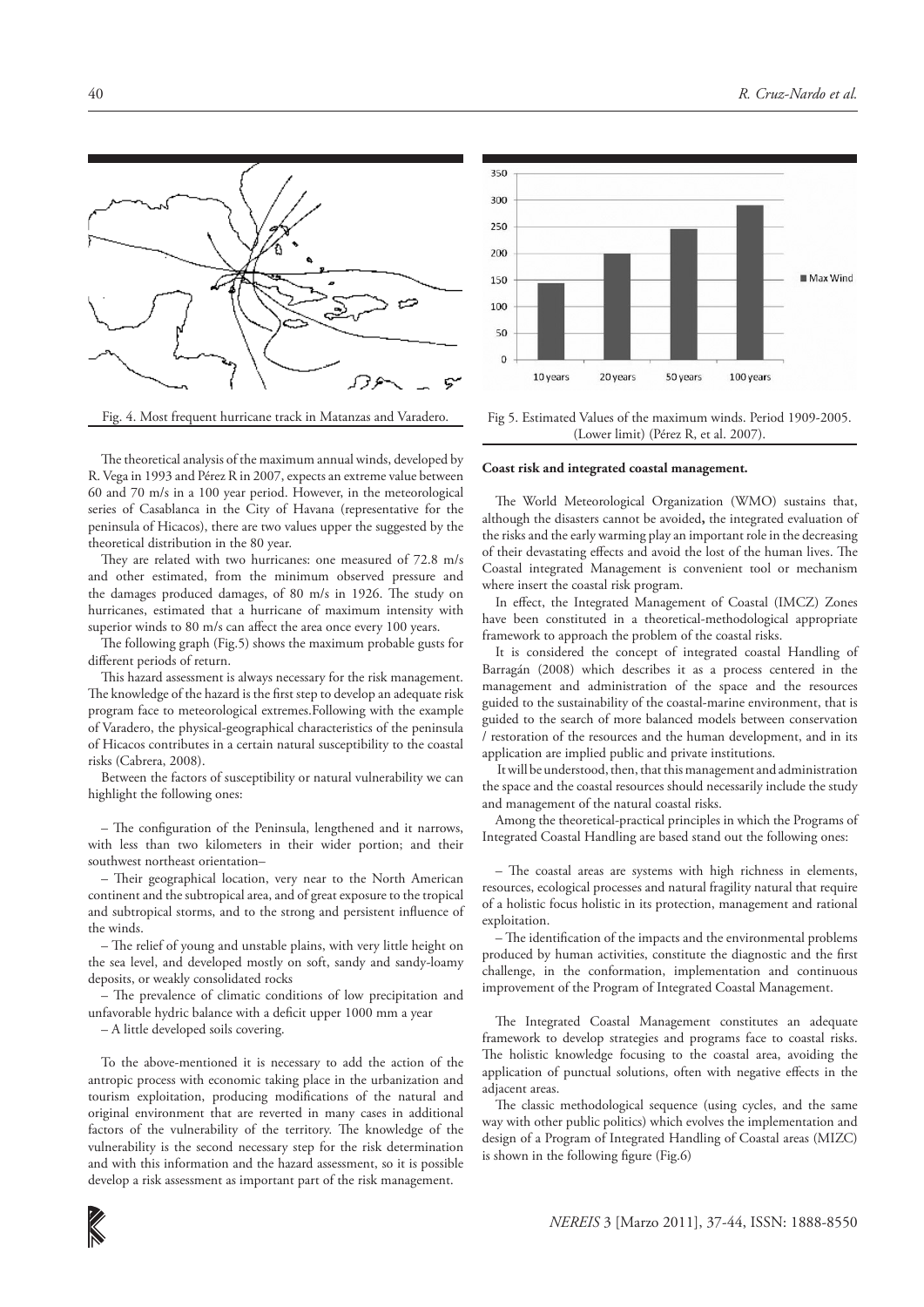

Fig. 6. Successive cycles of a program of integrated management of the coastal area. (GESAMP, 1996, Olsen *et to the one.*, 1999).

How do face the coastal risk's study and the management in the context of the integrated coastal management?

Following the methodological sequence which evolves the implementation and design of the Program of MIZC, its first step should be clarified it is the politic-legal and institutional framework for the risks management and study.

Then it is necessary a complex characterization and an integrated diagnostic of the coastal area allowing know the baseline of the natural hazards, the natural and anthropogenic vulnerabilities in the zone.

An analysis of the natural hazards is necessary at this time, focused to know its frequency, occurrence probability and period of return. It is necessary the hazard intensity and magnitude assessment, too. In the same way, the possible impacts should be known. In this sense it is good to know the worst option, but also the other hazards magnitudes and intensities. For the hazards simulation, the implementation of models is a useful tool to understand the hazards.

This characterization should show the strengths social weaknesses and the economic impacts that face to different hazards. In these studies the knowledge of hazard´s chronology is interesting because allow us to know from the past and present and facilitating what should be in the future. For this study is convenient the analysis of historic-evolutionary studies to know how has gone changing the natural vulnerability of the ecosystem.

The history of the land use change and the transformations in the socio-economic area. This knowledge is indispensable knowledge for the analysis about how the man has influenced in the vulnerability of the ecosystem. The use of cartographic of tools and teledetection are very useful in this analysis, and the historic knowledge of population and specialist is sometime very important for it. That matters.

In this phase it is interesting to study the level of hazard perception in the society, the same way the level of preparation of the people to face it, and know what are the vulnerability and strength for the risk management and their integration with MIZC. All this help in the determination of the key matters for the management, making the identification of the coastal risks play an important role.

The identification of the stakeholders participating in the implementation of the integrated management of the coastal area, is another steps in the risk management and its implementation in Coastal management. The identification and the stakeholder characterization, the clarification of their knowledge and their capacities or weaknesses, is a fundamental task to establish the operative framework in that risk management.

Arrived the moment to conform the Program of MIZC, is accepted include in an independent sub-program or a group of sub-programs. The actions addressed to reducing natural coastal risks and facilitate the adaptation to climate change are interrelated. The final goal is to reduce the vulnerability to the meteorological and climatic hazards.

The identification and forecast of the natural coastal risks, the emission of early warning, the communication the decision makers and the population in general, the capacitating and education in risks management and the systematic monitoring, among other, they are essential actions for the risk control and also constitute operative measures for the group of the integrated management in the coastal area.

For the best operation of coastal risk management in the MIZC context, is mandatory the conformation of executives and scientisttechnical structures in charge to the implementation of each one of the actions. The  $3^{rd}$  table shows up in a synthesized way all the moments to develop the coastal risks management in the MIZC.

Table 3. Sequence of the coast risks management in the context of MIZC.

| Phases                                                           | <b>Essential Actions.</b>                                                                                                                                                       |  |  |  |
|------------------------------------------------------------------|---------------------------------------------------------------------------------------------------------------------------------------------------------------------------------|--|--|--|
| Previous Phase                                                   | the policy framework of the<br>of<br>Analysis<br>beginnings.                                                                                                                    |  |  |  |
|                                                                  | Analysis of the existing normative-legal base.                                                                                                                                  |  |  |  |
|                                                                  | Identification of institutions and the task assign<br>them.                                                                                                                     |  |  |  |
| Characterization<br>and Diagnostic                               | Integrated characterization in the work area<br>(Baseline).                                                                                                                     |  |  |  |
|                                                                  | Identification and characterization of hazards,<br>including frequency, intensity and potential<br>impacts.                                                                     |  |  |  |
|                                                                  | Analysis of the vulnerabilities.                                                                                                                                                |  |  |  |
|                                                                  | Risk assessments.                                                                                                                                                               |  |  |  |
|                                                                  | Studies of the risks perception, particularly in<br>decision makers and local population.                                                                                       |  |  |  |
| Planning of uses:<br>adequation to the<br>map of risks           | Analysis of the functional sectorization of the<br>coastal area and their correspondence with the<br>levels of hazards and risks.                                               |  |  |  |
|                                                                  | Current and potential uses in function of the<br>risks mapping.                                                                                                                 |  |  |  |
| Design of the<br>action program                                  | Establishment of the actions addressed to<br>the detecting and forecast, emission of early<br>warning and other warnings, capacitance and<br>education about risk control, etc. |  |  |  |
|                                                                  | Definitions of the measures of coastal defense,<br>adaptation to the uses of the territories and<br>planned retreat of housings and facilities of any<br>type at the coast.     |  |  |  |
|                                                                  | Establishment of the actions in the stages that<br>defines the Civil Defense: informative, alerts,<br>warnings and recuperation.                                                |  |  |  |
| Insurance,<br>implementation<br>and evaluation of<br>the Program | Establishment of the institutional structure<br>under those which to be implemented the<br>planning and financial budget.                                                       |  |  |  |
|                                                                  | Implement actions to pilot scale.                                                                                                                                               |  |  |  |
|                                                                  | development of<br>Planning<br>and<br>program<br>facilitating their<br>permanent<br>assessments,<br>improvement.                                                                 |  |  |  |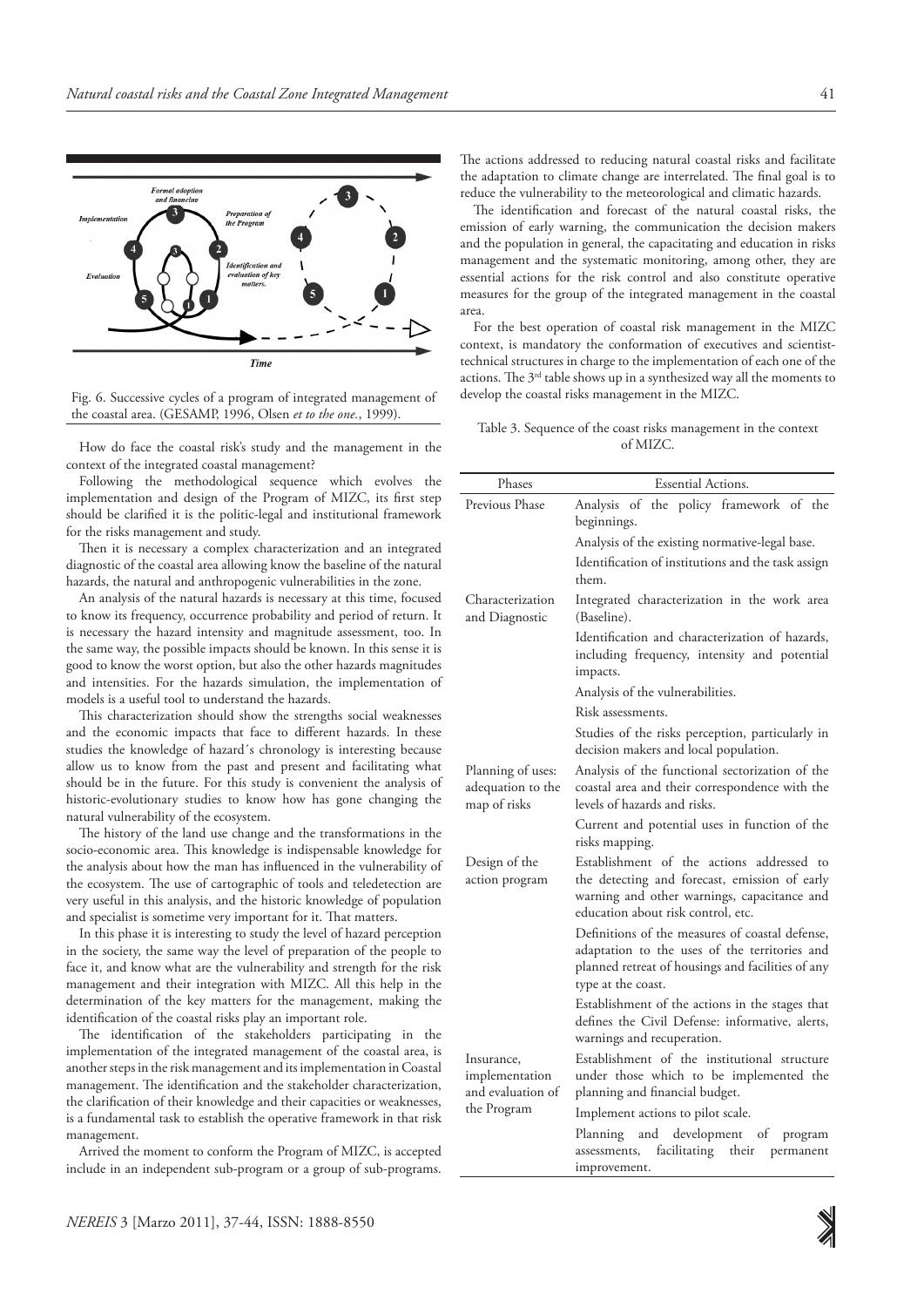### **Coast risks and integrated coastal management**

The Integrated Program of actions for the sand beach proposes several work addresses, using subprograms with exchange among them, and their fundamental achievement has been the convergence of all the actors in the environmental and tourism management of the beach, led by a Coordinating Unit.

Among the main adopted measures stand out the absolute prohibition of the sand extractions, the elimination of facilities in the beach first line, the defense of some touristc facilities with high importance, building artificial dunes, with reinforced areas with geotextile padded of sand, allowing the dissipation of the wave energy. The same way a rigorous planning and control of the new investment is developed in the peninsula.

In synthesis the follow measures and actions have been introduced in the coastal zone.

#### **Shedding and maintenance of the beach**

The feeding of sand to the beach has been implemented, mainly in the critical sectors where the erosion process has decreasing the areas of sand, in which the narrowing of the sand is appraised, with rocky upwelling. Developing technical projects and tasks previously elaborated leading the feedings. This process also contributes to the restoration of morphology of the beach and the retention and accumulation of sand.

Actions of particular technological scientific meaning and great socioeconomic repercussion have been the great sand shedding, and have allowed to improve in short time the physical conditions and the sand strip in the beach.

The execution of the project of shedding of beach is one of the most important actions developed in the coastal zone. For instance, in 1998 1 087 000 m3 of sand that extended to the 12 kilometers With the preparation from Institute of Oceanographic of Cuba and executed with high quality and minimum time by the Dutch Company of dredged Blankevoort, and it is considered as one of the most effective in the world. The results monitoring developed 4 years later showed a very positive 80% of retention of the added sand.

The artificial accommodation of the sand with transportation of the excessive sand deposited in zones of increase of the beach towards the critics zones of coastal erosion. Besides to all this actions focused to the solution of the problems have been implemented that cause the eolic erosion during the winter season and the pluvial erosion in some specific zones of the beach.

These actions also include, the dune conformation and the reinforcing of the ones already existing, because many parts of the coastal zones are of low-lying land with risk of inundation by sea flooding , with which also was fulfilled the objective to create a defense for cases of extreme events.

It is important to emphasize that these methods to develop the shedding and all the actions of maintenance of the sand have been very effective in the physical improvement of the beach with a minimum impact on the ecology and environment. These actions improve the resistance of the beach, decreasing the vulnerability and risk and also avoiding the implementation of costal engineering, with hard measure and bigger impacts in the environment.

### **Dune rehabilitation**

The morphologic of the dune and vegetal of the dunes rehabilitation, it have a significant role in the natural stability of beaches. Some

problems have been identified in different sectors, such as inadequate deforestation of the native vegetation, ecosystem fragmentation, inadequate access, deterioration in landscape and its general function. Face this situation, was orchestrated scientist-technical solutions improving the morphologic conformation and reforesting with typical species of dunes. (Cruz, 2008).

#### **Physical planning and ordering of the coastal zone**

The environmental regulations related to the coastal ordering have become more and more rigorous, and in this sense it is possible to emphasize in the correct location of facilities behind dunes, the use of a detachable rustic design of those facilities, mainly on piles, and the optimal management of the liquids or solids wastes, from the temporary facilities that offer gastronomical and recreational services in the zone of beach.

Complementarily, other measures addressed to regulating the accesses have been orchestrated in the beach, stimulating the effective construction of wood path and other techniques, as well as regulating the behavior of the users of the beach, applying informative and regulative signs with the objective to contribute to the environment education of the users.

### **Demolition of walls and facilities. Environmental reordering of the coastal zone**

From the beginnings of the beach protection integrated management, the presence of facilities in the beach and in the dune, was reason of preoccupation by the fort impact that causes its actions for the natural dynamics of the beach.

In those places where constructions are located on the dune it is necessary the elaboration and put it in practice a demolitions plan and rehabilitation of areas of the beach. An example in Caribbean Sea is found in Varadero beach with the demolition of more than 80 facilities, mainly houses from tourist facilities, second houses and more than 3 000 meters of walls and fences in the critics zones from the point of view of the erosion of the beach, it is a good example. This continuous program in execution at this moment goes on to the demolition of other facilities that cause greater coastal erosion.

This work should be coordinated agreement of the Coordinating Unit of the coastal Zone Program with the authorities of the Tourism and other economic activity in the coast, and the Government, making joint decisions, taking in consideration the situation of the beach in each sector, the technological possibilities to execute the actions and the recuperation of these zones, the plans for the future development of the tourist destiny, the present use of the facilities and its economic behavior as well as the cultural and social historical values, and the level of conservation of the building (Institute of Oceanology, 1996). Later very positive valuations have taken place about the benefits that this measurement in the beach stability, although is clear that these processes are also influenced by natural factors still presents in the zone.

Complementarily, given historical, architectonic or social values in some facilities have a great economic value, also orchestrated protections, using the technique of geotextiles (sandttainer or sandbags), which are made of textile materials, with a high resistance to the tension and the wearing down by abrasion, and have been placed in such a way that they work like dissipater of the energy of the wave This technique with sandbag, that has been applied in numerous important facilities of the tourism, has the advantage of which when happening the years and breaking the material, the sand is recover for the dynamic of the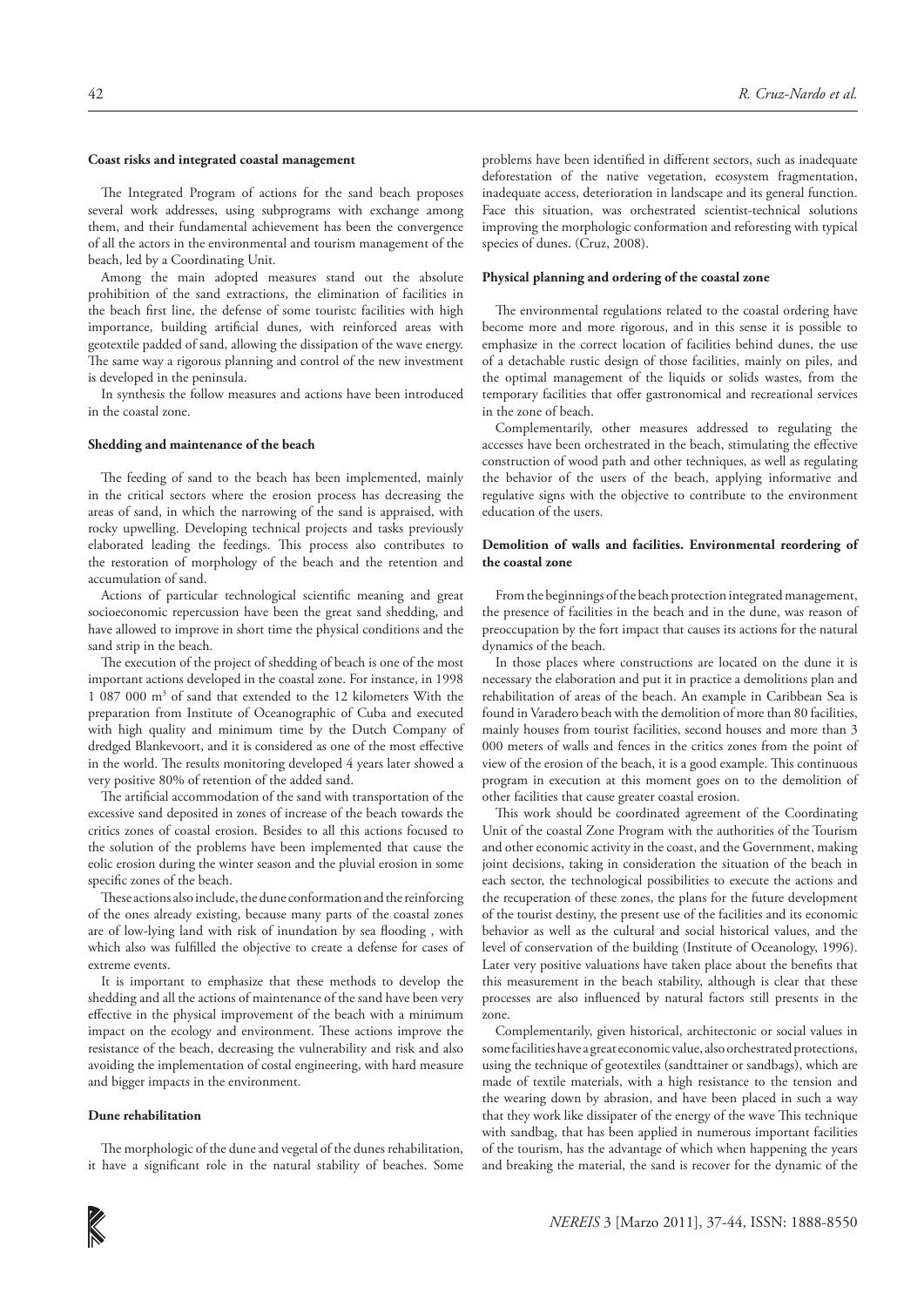beach and it contributes to improve the beach profile, without negative consequences for environment.

#### **Scientific and integrated Monitoring of the beach**

A monitoring of a group of structural and functional parameters of the beach it is very important, and this information contributes for the characterization of the ecosystem, and it has constituted in a solid base for the decision making in relation to the operation and the protection of the beach too. At the same time the monitoring has served to assess the effectiveness of the measures taken in any coastal area of sandy beach.

Coastal integrated Management also includes actions directed to the researches, the information and for environmental education and supervision. Scientific projects have studied the biological sand production, the rehabilitation of dunes. The influences of the global climatic changes and of the coastal risks have priority in the scientist activity.

The capacitating and environmental education extend more and more towards the different sectors from the local population, keeping integration between environmental culture and the general culture. This integration has taken deep root with the protection and use of the beach (Cabrera, 2008).

As is possible understand, this program for the coastal integrates management has journeyed important phases already. First the key subjects were identified, from the previous diagnostic, was later obtained the conformation and the formal adoption of the program, which implied an arduous process of consultations, questions and successive readjustments, until to obtain the approval from the local government, and the essential definitions of budgets.

Important aspects in the program for the coastal integrate management are:

– The real solution of the problems and risks previously identified

– The Inter-institutional coordination and the qualification of the personnel with responsibility in the environmental and tourist management of the beach

– The continuous monitoring and the development of new researches that guarantee the necessary feedback for the planning and attention to new problems and exigencies of the development. Recently a first assessment process of the implementation of the Program was culminated, and it was possible to be responded to key questions, such as

– What has been reached, how has changed the context since the program began?

– What new approaches and actions must be adopted like part of the continuous improvement of the Program?

The assessment shows that the program is causing positive changes in key aspects, very closely related to the control of the coastal natural risks and the decreasing of the vulnerabilities, such as a maintenance and systematic improvement of the sand area, the rehabilitation of dunes, as much from the morphology like the vegetal cover, the rigorous coastal environmental ordering, the increasing development of the monitoring actions and the development of research projects and scientific exchanges. All these actions have transformed into a strong support of the integrated coastal management, decreasing the vulnerabilities of coastal zone to natural hazards and off course, decreasing risk too.

# **CONCLUSIONS**

It has been argued that the focus of the Coastal integrated Management is a general philosophy of work, with methodological phases perfectly established and a very good opportunity to develop adaptative capacities and decrease vulnerability face to the natural hazards. It is a special space to develop a risk integrated management.

The application of the risk management into the Coastal integrated Management in the sand beach requires an appropriate mark: of coastal governance, a permanent process of identification, assessment and monitoring of coastal risks, decreasing the natural and antropic vulnerabilities. In this way also has contributed to the high quality environmental education and capacitating for decision makers, stakeholders and people in general. All that allow an improved answer, an effective recuperation and a better risk damage prevention face to coastal natural hazards, finally allow a real decreasing of the coastal risks.

### **RELATIONSHIP OF FIGURES AND CHARTS**

Fig.1. The Poisson probability density function for four values of  $\lambda$ . Fig.2. Periods of more and smaller activity of hurricanes in the beach of Varadero, from 1800 up to 2008.

Fig 3. Years without, with one and with two hurricanes. Period 1800- 2008.

Fig 4. Most frequent hurricane track in Matanzas and Varadero.

Fig 5. Estimated Value of the maximun wind. Period 1909-2005. (lower limit).

Fig. 6. The successive cycles of a program of integrated management of the coastal area (GESAMP, 1996, Olsen *et al.*, 1999).

Tabla 1. Hurricanes per moth in Varadero and month relative frequency. Period 1800-2008.

Tabla 2. Hurricanes observed, expected and period of return in Varadero.

Tabla 3. Sequence of the administration of coast risks in the context of the MIZC.

#### **GRATEFULNESS**

This article is a contribution of the "Ibero-American Net in Applied Teledetection to the Prevention of Risks Geologic Coasts" (www. tango.es, ref. 407RT0310) financed by the Ibero-American Program of Science and technology for the Development (CYTED, www.cyted. org).

### **REFERENCES**

- ALFONSO, A Y FLORIDO A. 1992 The Climate of Matanzas. Editorial Academia. The Havana pp7-24 1992.
- BARRAGÁN, J.M. 2008. The Key Matters for the Integrated Coastal Handling in Iberoamérica. Working Manual: The Decalogue. The main task of the first year of the Net IBERMAR. (Unpublished).
- CABRERA, JA. Diagnostic environmental of the beach in the Sector the Tainos. Varadero. Office of Costal Integrated Handling (OMIC). 2004. (Unpublished).
- CABRERA H. J.A.. Programs of Integrated Handling of the beach of Varadero. Office of Coastal Integrated Handling (OMIC). 2008. (Unpublished).